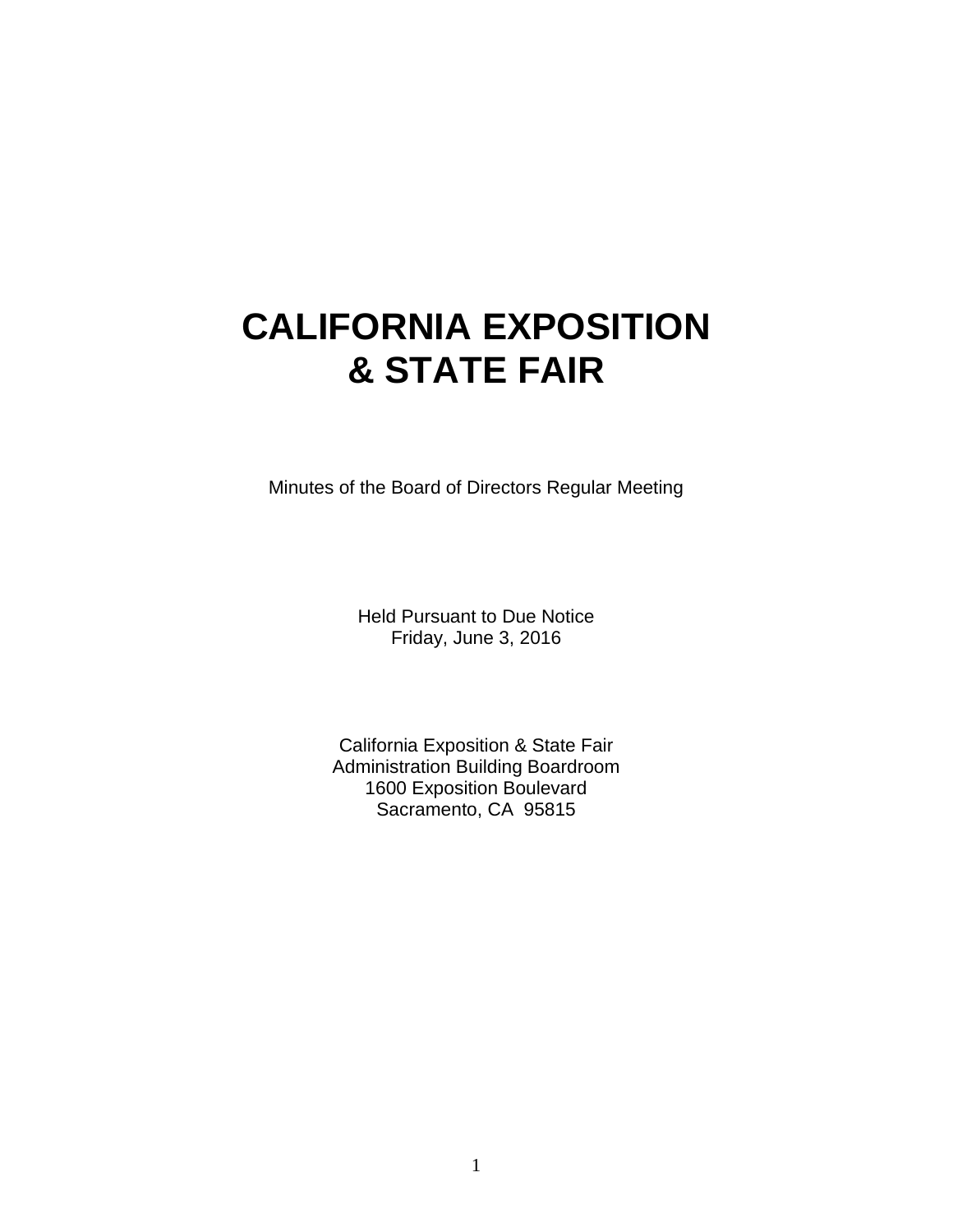## **Directors Present**

Director Patrick O'Brien, Chair Director Mark Nelson, Vice Chair Director Rema Barkett Director Sonney Chong Director Rina DiMare Director Jess Durfee Director Corny Gallagher Director Rex Hime Director David Mallel Director Hallie Ochoa Director Tony Ortiz

# **Staff Present**

Rick Pickering, Chief Executive Officer (CEO) Tom Martinez, Chief Deputy General Manager Samantha Brown, Deputy General Manager Administration Marcia Shell, Assistant General Manager, Operations (AGM) Jennifer Castleberry, Marketing Director Jay Carlson, Interim Programs Director Jennifer Koga, Accounting Officer/Supervisor Don Callison, Interim Program Manager Sabrina Rodriguez, Media Director, State Fair Randy Brink, Goodwill Ambassador Sue O'Brien, Recording Secretary

## **Others Present**

Joe Johal, Rock & Brews Scott Hubbard, Rock & Brews Nick Nicora, Spectacor Dave Furano, Rock & Brews Amber Williams, Glass Agency Brently Payne, Glass Agency

\*May not include all others present in the room or arriving late.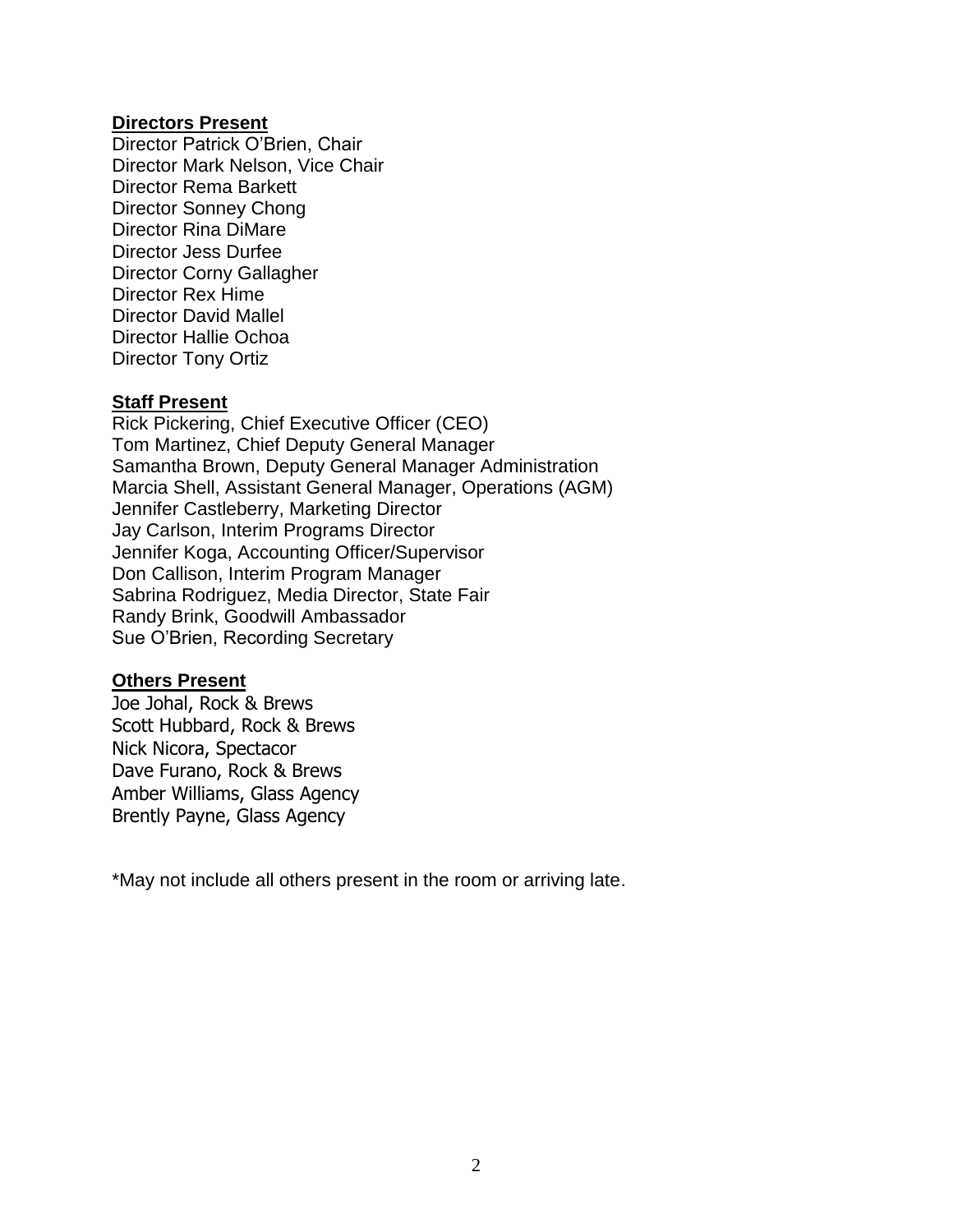# **1. CALL TO ORDER**

Chair O'Brien called the meeting to order at 1:00 p.m.

## **2. PLEDGE OF ALLEGIANCE**

Chair O'Brien asked Director Hime to lead the Board, Staff and Guests in the Pledge of Allegiance.

# **3. ROLL CALL**

Roll call was taken by CEO Pickering and everyone was present.

## **4. INTRODUCTION OF GUESTS & STAFF**

Introduction of Guest and Staff were made around room.

## **5. PRESENTATION**

## **6. MINUTES OF MEETINGS**

**a.** Approve Board Committees and Meeting Minutes of April 29, 2016, as presented

#### **Motion:**

It was moved by Director Hime and seconded by Director Chong to accept and approve the Meeting Minutes of April 29, 2016. **All in favor, motion carried unanimously.**

## **7. COMMITTEE AND STAFF REPORTS**

#### **a. Annual State Fair Committee**

Committee Chair Ochoa reported that the committee met and looking forward to hearing staffs presentation again. Marketing Director Castleberry introduced Glass Agency, which gave a brief overview of the ad campaign for the 2016 State Fair.

Marketing Director Castleberry reported that her staff was promoting ticket sales and was involved in Community Outreach. The new Media Director for 2016 State Fair was introduced. The web site has been updated. Cal Expo's home page has a link to our Flicker page, which is where many photos of State Fair are available to view.

Interim Programs Director Carlson reported that the programs department has been very busy. Interim Programs Director Carlson mentioned that the Commercial Wine competition and the Best of Show of Winners had completed. A special thanks to Don Callison and the volunteers for all of the hard work.

The Friends of the Fair Scholarship program awarded its largest amount of scholarships this year. The Gala has over 55 sponsors tables sold and approximately \$120,000 in sponsorships.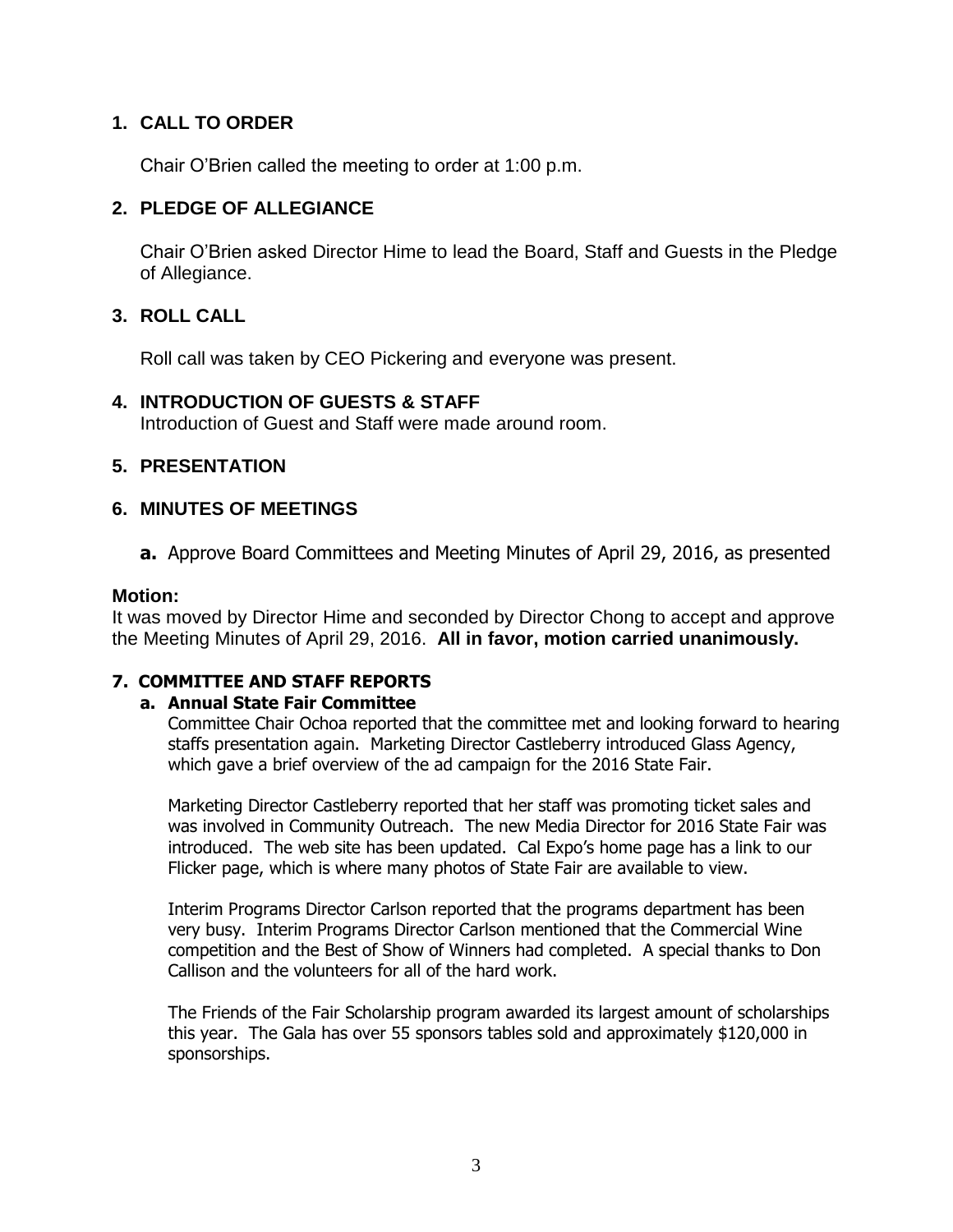The State Fair Farm spring tours hosted around 1500 school kids and are now accepting reservations for the fall tours.

Brian Honebein reported that our Fair sponsors are up and he is working on bring mobile tours to the fair.

Board Chair O'Brien suggested that items **10(a)** and **(b)** under **Unfinished Business** be taken out of order so not to repeat the presentation/information being presented in this item. There were no objections; the Board considered items 10 (a) and (b).

Chair Ochoa reported that the committee reviewed the Code of Conduct item 10(a) under Unfinished Business and recommend adoption of this policy. **Motion:**

It was moved by Director Hime and seconded by Director Chong. **All in favor, motion adopted unanimously.**

Chair Ochoa reported that the committee reviewed the Drone Policy item 10(b) under Unfinished Business and recommended adoption of this policy. **Motion:**

It was moved by Chair Ochoa and Seconded by Director Chong. **All in favor, motion adopted unanimously.**

Chair O'Brien returned to the order on the Agenda.

#### **b. Innovation, Education, Agriculture, Food & Technology**

Committee Chair Barkett asked Chief Deputy GM Martinez to share with his power point presentation regarding the Cal Expo State Fair Farm. Chief Deputy GM Martinez thanked Natalie Minas, Farm Tours Coordinator for helping with his power point presentation. Chief Deputy GM Martinez gave an overview of the Cal Expo State Fair Farm and its Farm Tours. He then discussed what other Fairs are doing with their farms. Chief Deputy GM Martinez then concluded with some bullet points for discussion.

Committee Chair Barkett led the discussion on the Cal Expo State Fair Farm and concluded that it was time to start moving forward with a plan for the Farm and to study other Fair farms and report to the Board of Directors.

Board Chair O'Brien suggested a 2 person's sub-committee to study this and appointed Director Barkett and Director Di Mare.

Committee Chair Barkett suggested doing a Farm-to-Fork Dinner in September at the Cal Expo State Fair Farm. A discussion was held and suggested that staff explore the details of planning one dinner/event focused around other farm-to-fork events in September.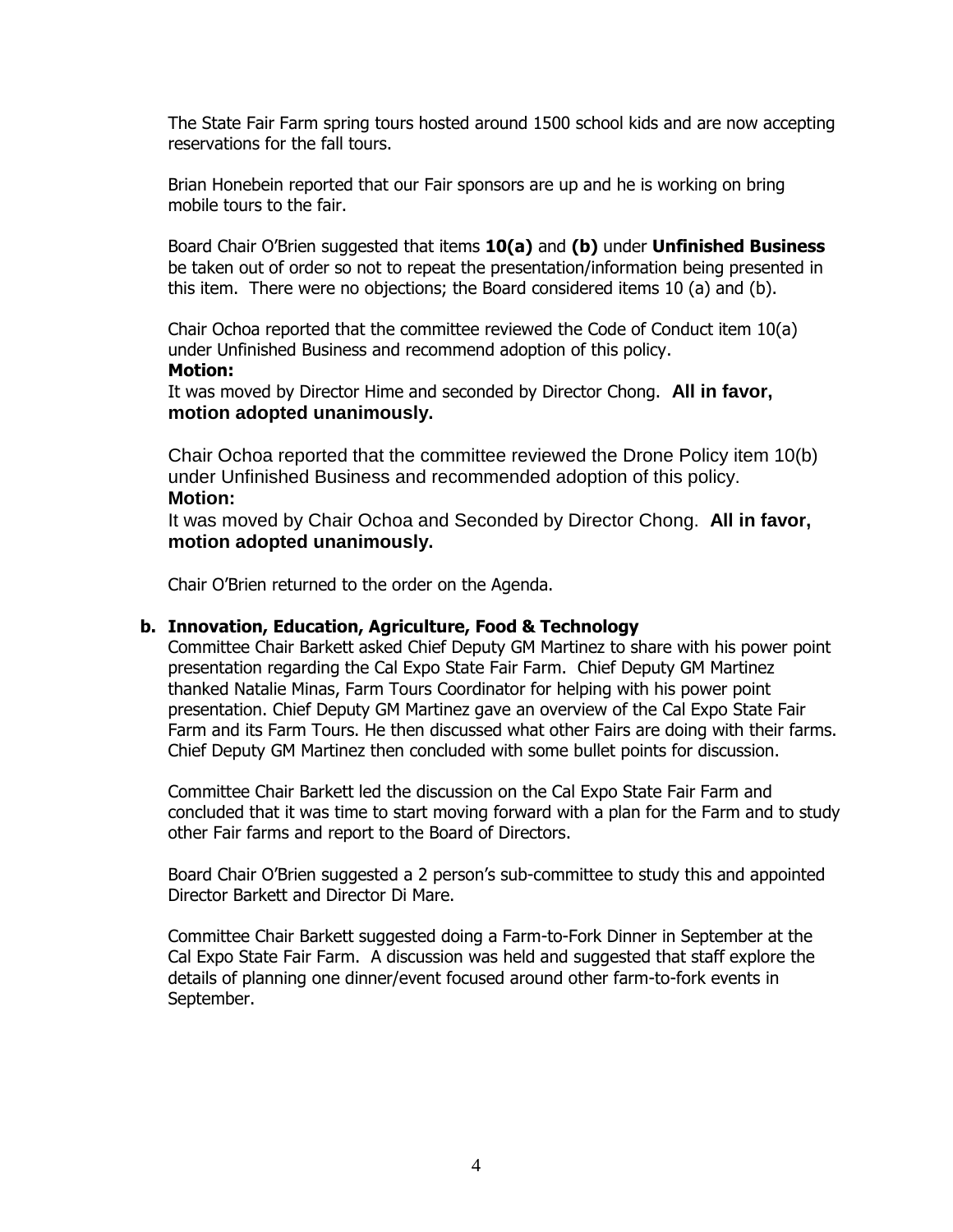#### **c. Audit Committee**

Board Chair O'Brien suggested that items **8(b)** and **(c)** under **Financial Reports** be taken out of order so not to repeat the presentation/information being presented in this item. There were no objections; the Board considered items 8 (b) and (c).

Committee Chair Nelson reported that the committee met and reviewed the Auditor's Report and Basic Financial Statements.

#### **Motion:**

Audit Committee recommend to the Board to accept the Auditor's Report and Basic Financial Statements as done. Moved by Committee Chair Nelson and seconded by Director Hime. **All in favor, motion carried unanimously.**

#### **d. Long Range Planning Committee**

Board Chair O'Brien suggested that items **11(a)** and **(b)** under **New Business** be taken out of order so not to repeat the presentation/information being presented in this item. There were no objections; the Board considered items 11 (a) and (b).

Committee Chair Hime reported that the Long Range Committee met and that CEO Pickering would give a brief overview of the discussion.

Staff with the assistant of the Attorney General's office and the Department of General Services prepared draft Letter of Understanding that would lay out a protocol for negotiations between Cal Expo and R & B of the Pacific. The specifics of the negotiations include:

- **1.** The development of the appropriate CEQA document and the complying of that information for the Public Review period. All costs involved would be borne by Rock & Brews.
- **2.** Cal Expo would serve as lead agency under CEQA. Rock & Brews has agreed to indemnify Cal Expo for being the lead agency should there be any environmental challenges to the process.
- **3.** Identifies 120-day period to do our negotiations.
- **4.** Once the CEQA document has been cured and the Public has had an opportunity to comment, that CEQA document would be return back to the Board of Directors for review and potential approval.
- **5.** During that same period, it would be staffs intention to continue to negotiate with R&B of the Pacific, Inc to develop a revenue generating agreement.

They have already agreed to employ the services of Joe Barkett to assist us in our negotiations. Mr. Barkett is not only an ex-Deputy Attorney General for the State of California and is a retired CEO of Cal Expo. Also contacted Andy Plescia to potentially provide some environmental review work for us and to potentially provide us the potential highest value and best land use for this particular corner.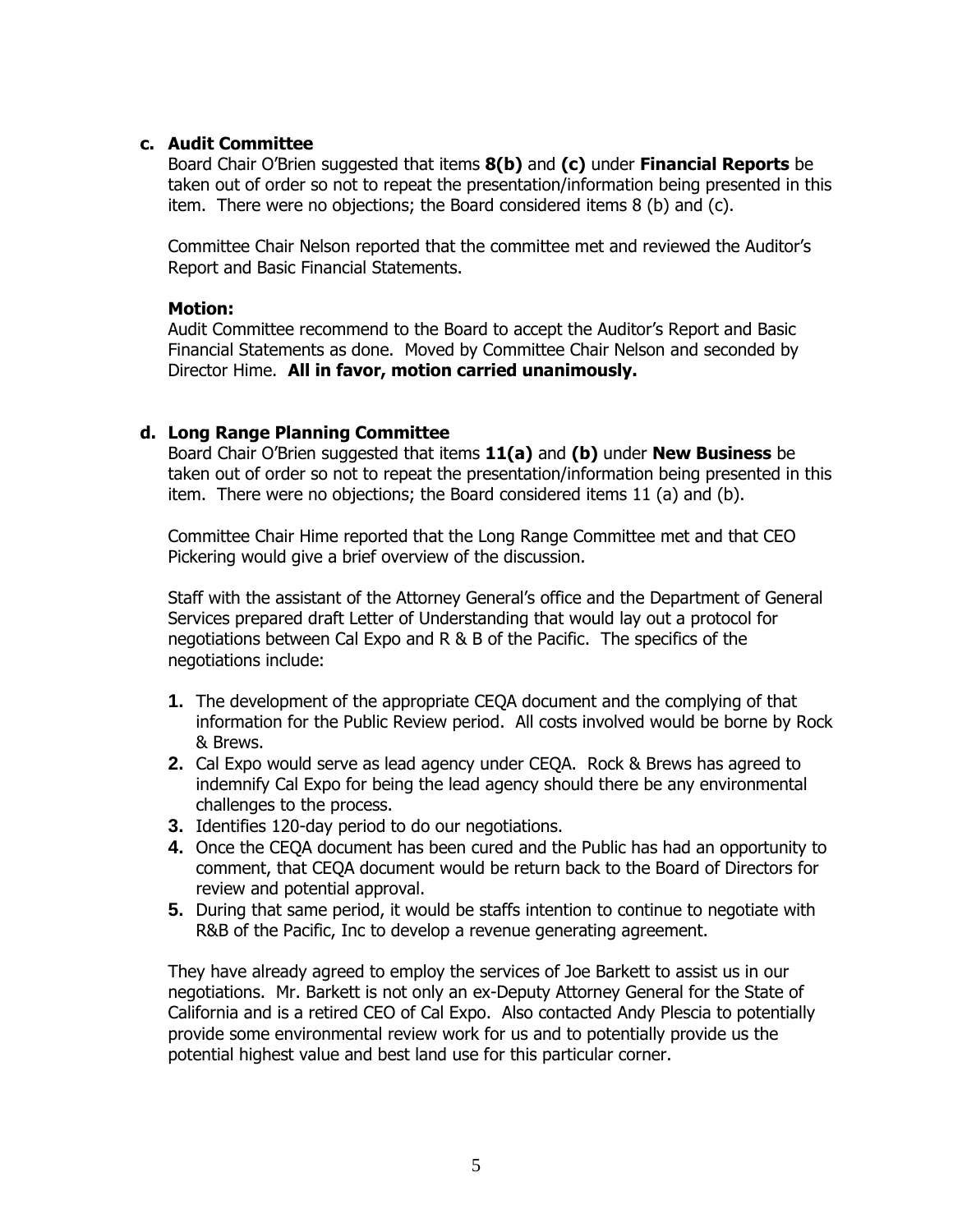This LOU is a method and a process that we used with the Attorney General's Office and DGS signed off on when we went down the Bonney Field path. We have had clarification of the corporate structure of Rock and Brews. Mr. Johal is the Franchise Owner West of the Rockies.

It is staff's recommendation to proceed with the Letter of Understanding. There is a great amount of indemnification and insurance coverage should this leasehold agreement not happen. The State is very well protected.

#### **Motion:**

Director Hime made a motion to accept the Long Range Committees recommendation to accept and approve the Letter of Understanding with R&B of the Pacific, Inc. Seconded by Director Nelson. **All in favor, motion carried unanimously.**

## **8. FINANCIAL REPORTS**

**a.** Contracts/Purchases Requiring Board Notification

## **9. CORRESPONDENCE**

## **10. UNFINISHED BUSNIESS**

**c.** Approval of extension of Revenue Generating Agreement with Watch and Wager, LLC CEO Pickering gave a brief overview of the history of horse racing at Cal Expo. Pickering congratulated Watch and Wager for being a good working partner. DGM Brown commented that the extension agreement had not changed since the prior Board Meeting.

Christopher Schick from Watch & Wager reported that they had just completed their  $4<sup>th</sup>$ year of being at Cal Expo and have had many successes over the past years and are looking forward to continued success and growing the industry.

Ed Comins, President of Watch and Wager thanked the Board of Directors for approving this extension.

#### **Motion:**

Director Chong moved to approve the extension of the Revenue Generating Agreement with Watch and Wager Seconded by Director DiMare. **All in favor, motion carried unanimously.**

#### **11. NEW BUSINESS**

## **12. MATTERS OF INFORMATION**

**a.** Public Comment on Matters not on the Agenda

#### **b.** CEO Comments

CEO Pickering thanked the Board of Directors for all their hard work. Thanked staff for the committee reports and minutes. The Audit report was outstanding. Thank you accounting for your hard work.

**c.** Directors Comments/Agenda Items for Future Meetings

Director Durfee thanked Rick for giving him a tour of the fair grounds.

Director Ochoa is excited for fair.

Director Hime is praying for good weather like last years. Also, wondering about a calendar showing events happening during fair.